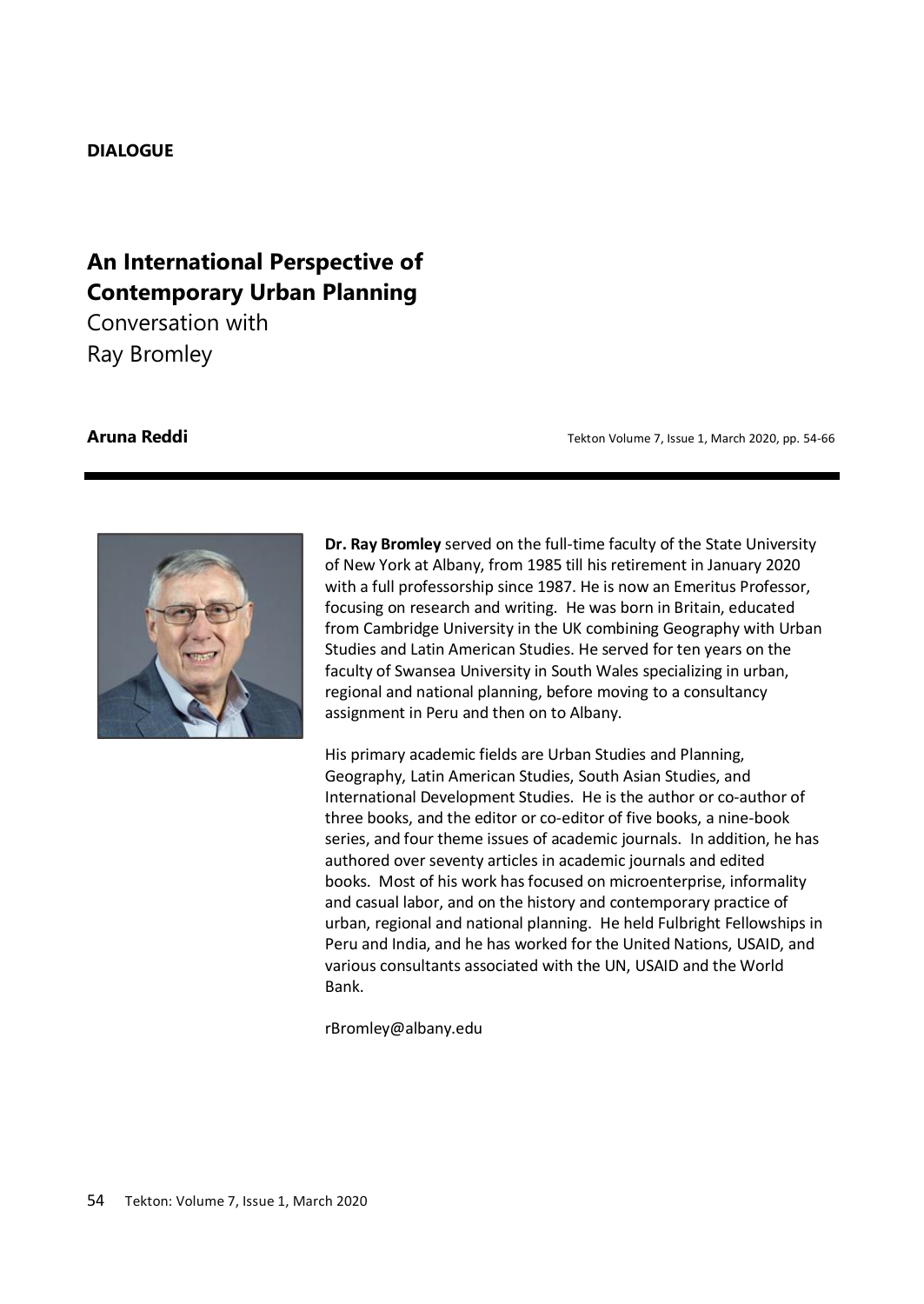I have known Dr. Ray Bromley since 2000 as my teacher who has an exceptional impression on me. His vast knowledge in Urban Planning and international issues used to transpire in his lectures and sensitize usstudents towards these issues. As the Director of the Department of Geography & Planning, he always helped me during my graduate years in SUNY, Albany. It is very nostalgic to interview Dr. Bromley to discuss different issues of urban planning after twenty years. This interview may not cover what all Dr. Bromley is knowledgeable of, but I tried to include as many issues as possible that are relevant today.

## **REDDI**

**You studied geography and planning and have extensive experience in regional planning, urban planning, and community development. How do you relate them and how do these different areas of knowledge helped you in practice and teaching urban issues? Do you think a geographer and an urban planner look at urban issues differently? Since you have education in both areas, how has it helped you to understand urban issues?**

## **BROMLEY**

As a field of study, geography is much broader than urban planning, and it is not necessarily applied to solve specific human problems. Geography embraces both social and environmental sciences, and it places special emphasis on issues of location, spatial distribution and interaction, and mapping. In contrast, urban planning focuses on a specific set of policy issues as they affect urban and suburban areas. Social and environmental issues and location are important to planning, but the scale of analysis is usually more limited, and emphasis should always go to "quality of life" and "environmental sustainability" issues as they affect the local population.

Ideally, planning should function at multiple levels: national, regional, municipal and neighborhood. Each scale of analysis needs coordination with the level below and the level above, and national, state and local governments should work together, exchanging information and coordinating policies. India is the most populous and complex democracy on earth, and this creates enormous problems in coordinating multi-level planning. Major efforts have been made ever since Independence in 1947, but there are still major problems in the quality and flow of information between levels, and in the coordination of development strategies, budgets and legislation between the different levels.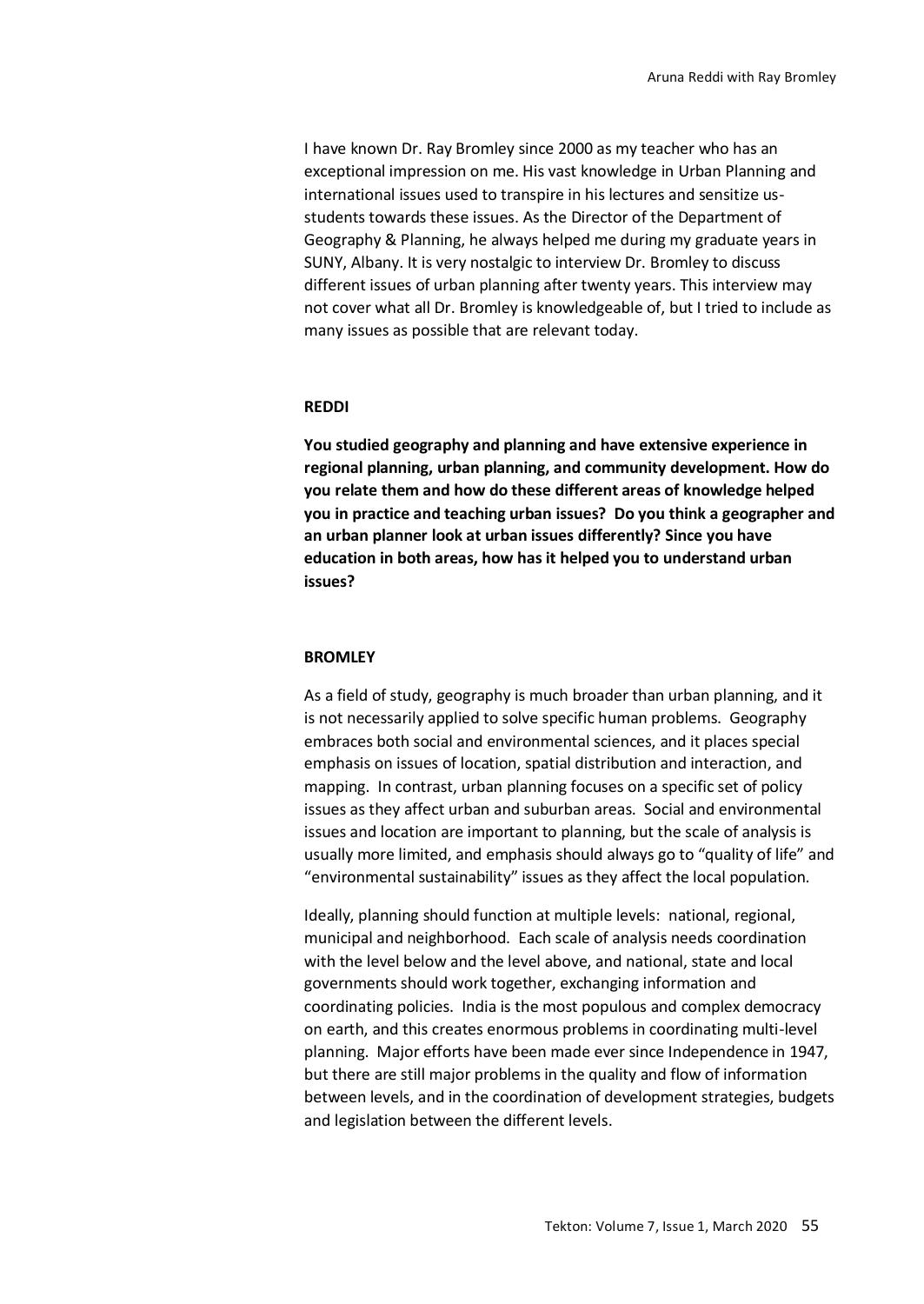## **REDDI**

**You have lived for extended periods in several different countries, traveled quite widely around the world, and you have had students from many different countries. How have these different international experiences affected your ideas on urban issues? Please give a glimpse of your experiences.**

## **BROMLEY**

Adding all the different assignments and projects together, I have spent a total of nine years in Latin America, and about a year and a half in India. My first visit to India was for a month in 1979, but all my other experience in India has been since 2008, including a six month period teaching and researching in association with the School of Planning and Architecture in New Delhi. My career has been based on the synergies that result from international, interdisciplinary and comparative research, and on my fascination to learn more about new places and cultures.

Travel can be a very positive experience if you focus on the distinctive characteristics of the places that you visit and the people that you interact with. Everywhere and everyone is potentially of great interest, and it's especially useful to return to the same places again and again. That gives you the chance to observe daily, weekly and seasonal rhythms of activity, and also to observe long-term changes over several years or decades. When I first came to India in 1979, I traveled by bus from Madras to Tirupati, and then on to Bangalore. At night, in between the cities, the countryside was totally dark, while now electricity is much more widely available. In contemporary India, urban development has spread out along the highways as a form of 'ribbon development', and so the rural-urban division is much less marked than it was over thirty years ago. Population growth, urbanization, economic development and 'sprawl' have changed the landscape both within and between cities.

To better understand places, it is important to walk around a lot at different times of the day and night, and to try to experience local sights, sounds, fragrances and tastes. In India I greatly enjoy wandering through the old, historic sections of cities like Kolkata, Varanasi and Udaipur, and visiting great temple cities like Madurai, Tirupati and Amritsar.

Learning and using different languages is also important. Sadly I'm only fluent in two languages, English and Spanish, and I know only two other languages fairly well, French and Portuguese. So my ethnographic research on street and market vendors has been limited to Latin American countries. In India I have focused on the history of ideas in development and planning,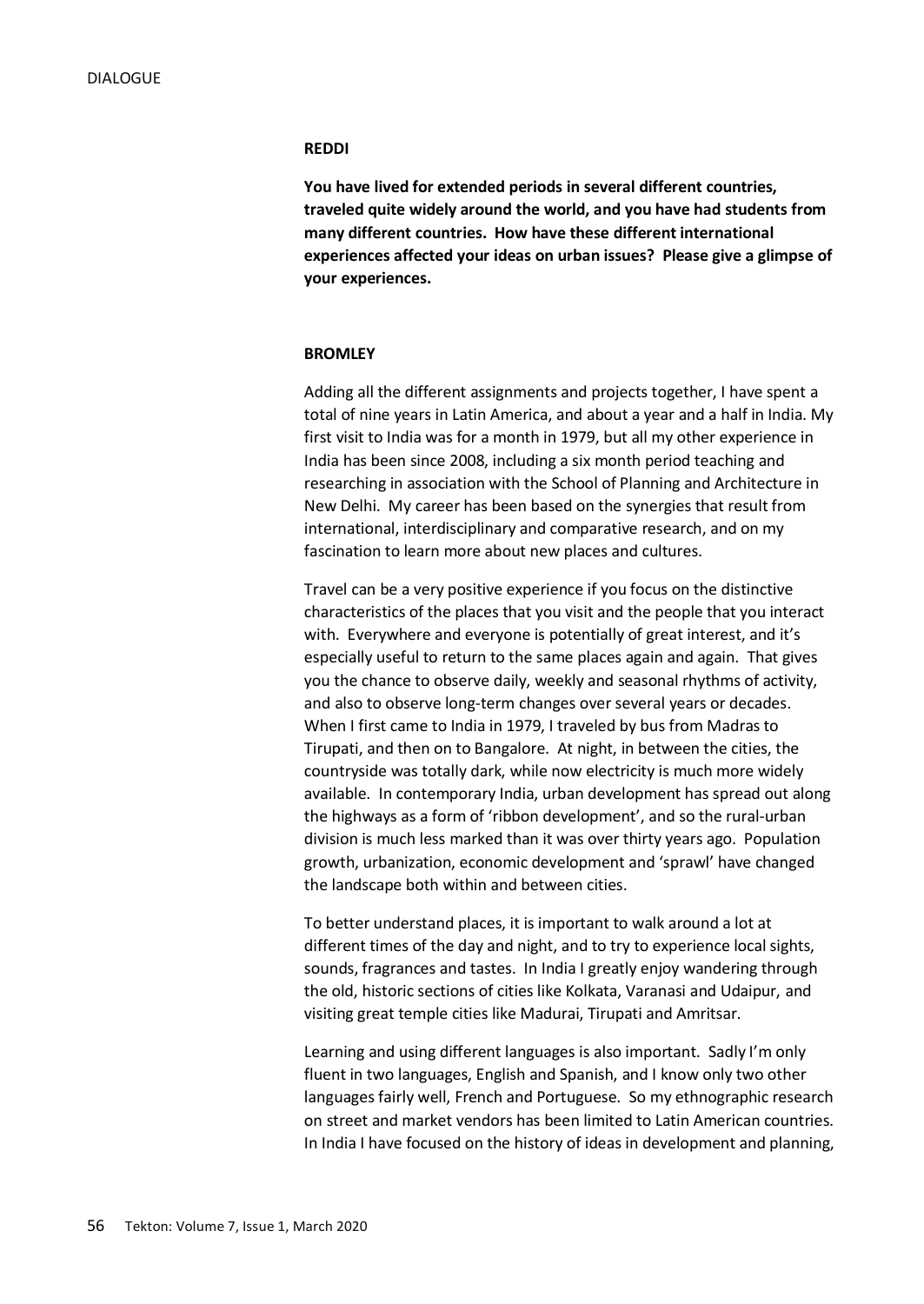

concentrating on English-language publications and archives, and on figures like Visvesvaraya, Krishnavarma, Rabindranath Tagore, and Radhakamal Mukerjee, all of whom wrote very extensively in English.

## **REDDI**

**Can you draw comparisons between Latin American and Asian cities you have visited with respect to government dealing with urban planning? In solving urban planning issues of developing countries, is lack of funds the prime concern? What are the other areas we should focus on?**

## **BROMLEY**

I have traveled widely in both Latin America and many parts of Asia, and there are many different and highly contrasting situations in both continents. Generalizations are very difficult when comparing highly developed countries like Japan, the United Arab Emirates, Singapore or South Korea, with impoverished countries like Haiti, Honduras, Cambodia or Myanmar. Differences within the two continents may be just as important as between them. On the whole, however, Latin American cities are built at a lower density than most Asian cities. Latin America makes more use of motor vehicles with four or more wheels, while Asia has far more two- and three-wheeler vehicles. Density, congestion and an extraordinary mix of people, vehicles, animals and activities are very characteristic of South-and South-east Asian towns and cities. Within Asia there is an extraordinary contrast between Chinese urbanism, which places very heavy emphasis on order, and the much more disorderly and varied world of South and South-east Asian urbanism. The unprecedented pace of urban renewal in China is replacing the traditional city neighborhoods with new high-rise urbanism, and both India and China are building new high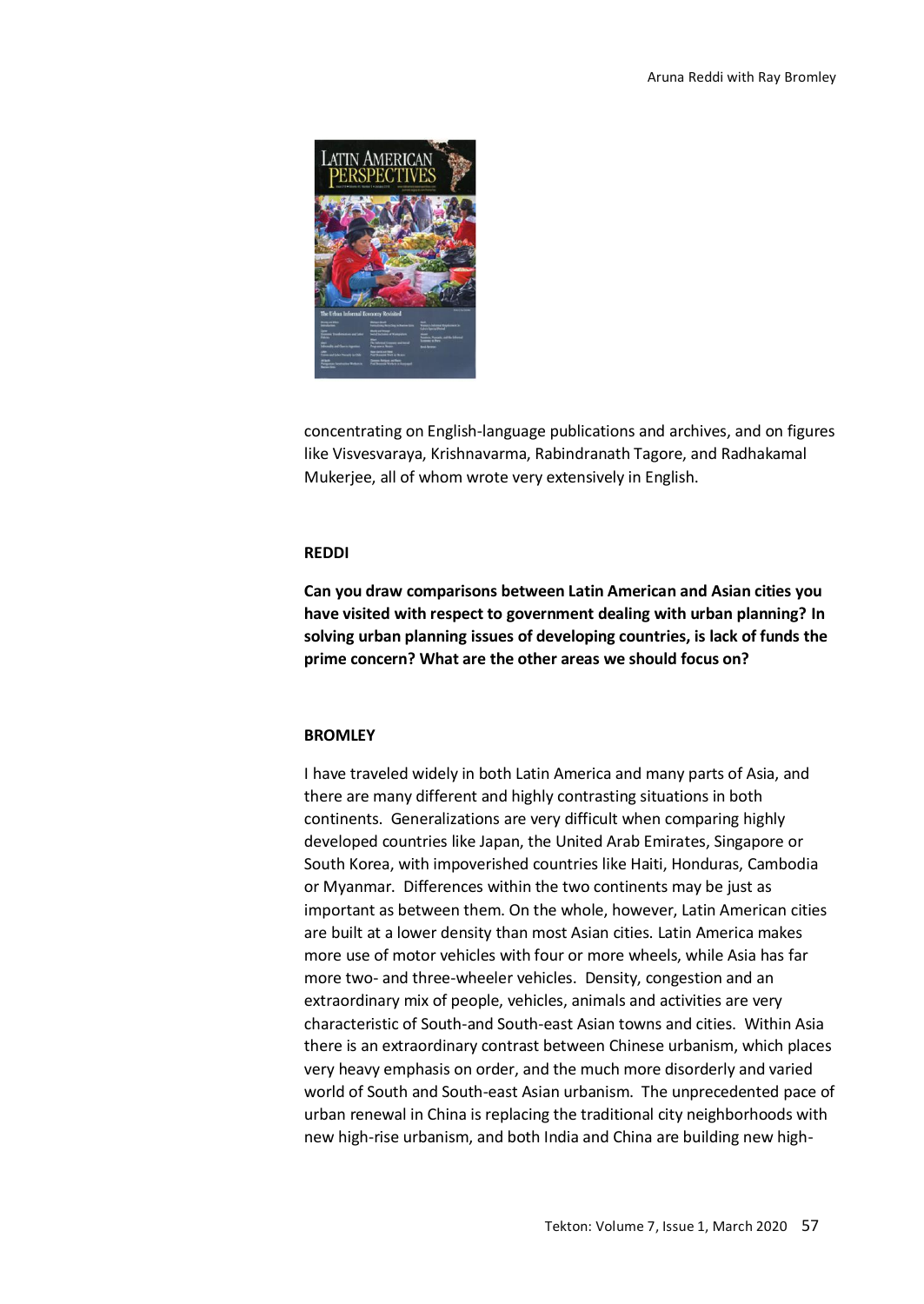rise and high-density apartment complexes on and beyond the urban periphery.

In the rapidly-growing megacities of East, South-East and South Asia, urban sprawl leads to massive problems for the extension of transportation and utility networks, creating urban agglomerations of unprecedented size and complexity. Old European ideas of 'green belts' and 'urban growth boundaries' should be considered to limit outward growth, along with fiscal incentives and transit investments to densify existing urban areas.

## **REDDI**

**How do you see cities? Are the physical form and urban design really impactful or is it social factors that have the greatest impact on urban development?** 

## **BROMLEY**

Both the physical form and the social dynamics of cities are important and interdependent. Most countries, including the United States and India, have sharp social contrasts between rich and poor neighborhoods, and significant levels of segregation, not just by income and wealth, but also by race, religion, language or national origin, class, or caste. Every social group has the right to preserve its distinctive traditions and to celebrate its identity, but no group should have to endure unsafe and unsanitary housing, or having to live in highly inaccessible, polluted or disaster-prone areas. The interface of physical planning and community development is tremendously important, encouraging social integration and the effective use of public spaces and services.

## **REDDI**

**What is your opinion on "Smart Cities"? Are they going to improve life conditions of all people who live in those cities or will they widen inequalities and favor the elites of those cities?**

## **BROMLEY**

The potential for 'smart technologies' to improve the quality of life is much greater in rich countries than in poorer ones. Indian cities are characterized by high levels of complexity, congestion and environmental contamination,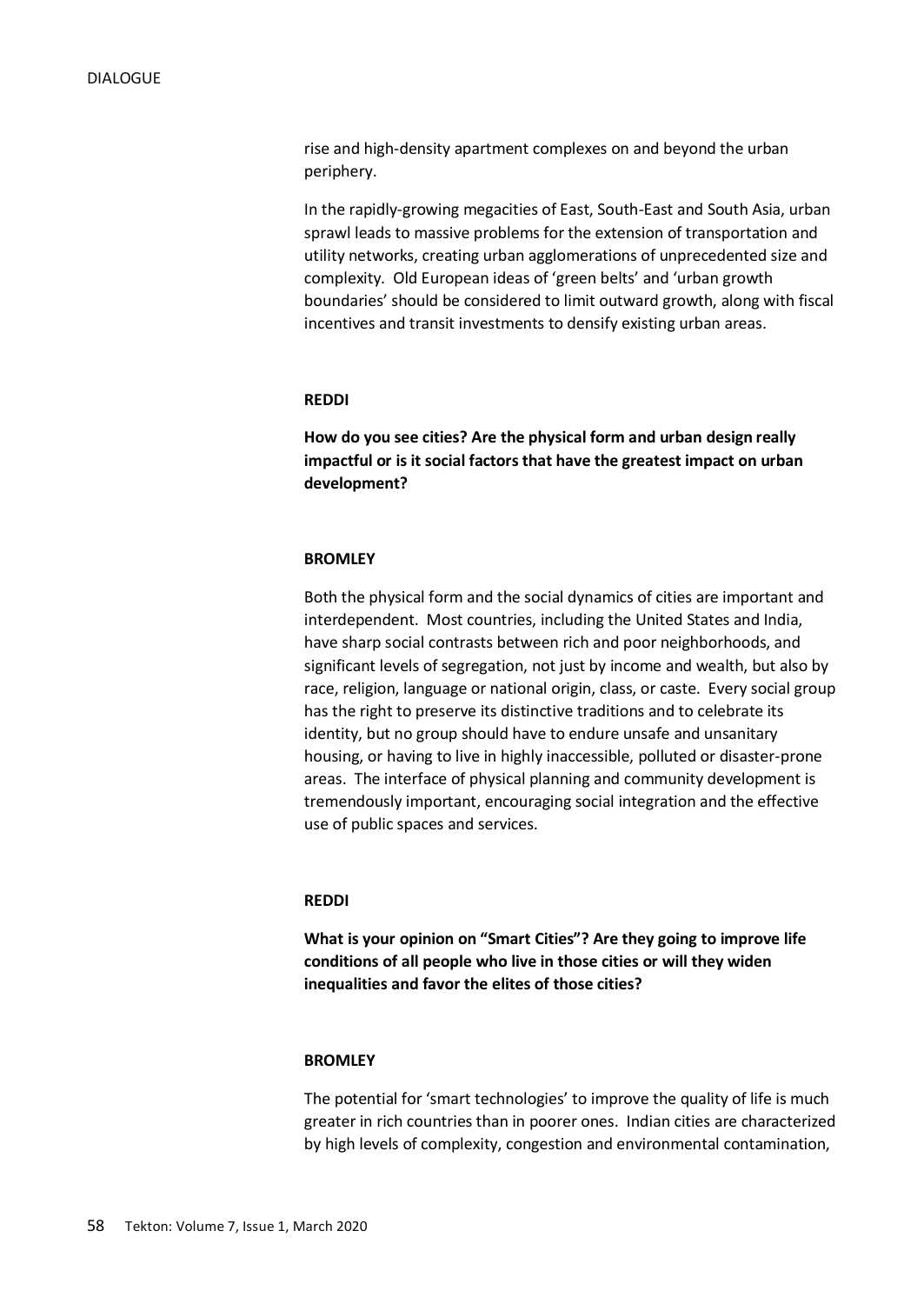

and very serious problems in such simple fields as water supply, sanitation, and waste disposal. Smart technologies will help monitor and measure some problems, but in themselves they do not do the work of cleaning the drains and sewers, filling the potholes, or collecting the trash. Smart technologies may slightly reduce congestion by ensuring that more motorists take the best routes, especially when some roads are blocked by accidents, road repairs or flooding. A few workers in such fields as information technology, publishing and education may be able to do more of their work from home, and some students may switch from face-to-face learning to online learning. Many bureaucratic requirements may be fulfilled online. For most Indians, however, the smart options will have little impact because they don't relate to the real-world problems that people face in their everyday lives—problems that can't be magically solved just by tapping a few keys on a cellphone. The broader problems that India faces relate to such fundamentals as universal primary and secondary education, universal access to health care, clean water, effective sanitation,

and the elimination of discrimination against OBCs, dalits, adivasi, and religious minorities. Smart technologies will have relatively little impact on these fundamental problems.

## **REDDI**

**Does India need smart cities from the high-tech services perspective?**

## **BROMLEY**

India needs reliable electricity supply and internet access throughout the national territory, and citizens who have easy access to computers and technical support to ensure that their computers are not hacked or infected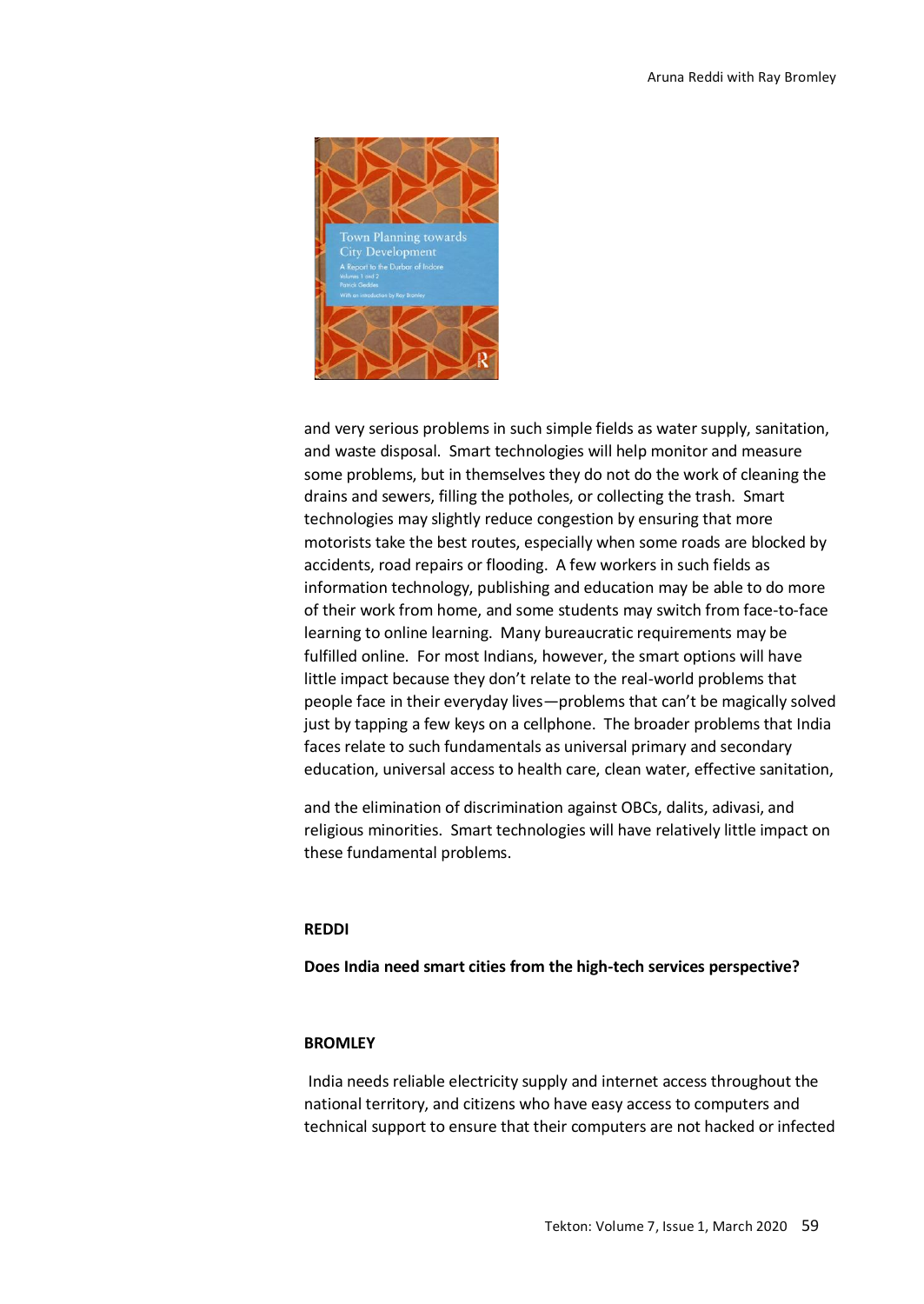with malware and viruses. If only a small minority of the population have these crucial services, inequality and poverty will be accentuated.

## **REDDI**

**Historically cities have had specific role. Are the cities important and do they have any important role in today's context when the internet links most of the world, both urban and rural?**

## **BROMLEY**

Yes, the internet has contributed to the globalization our world, creating opportunities for interactions between small and distant places. Nevertheless, very large urban agglomerations like New York, Mumbai and Shanghai still play a tremendously important role in finance, business and the media. Visiting or living in a major city can be expensive and stressful, but it also offers great opportunities and a tremendous range of experiences. Though the megacities are special, however, every continent and most countries have some small cities that are prosperous and dynamic. In India, for example, Anand, Coimbatore, and Chandigarh are very successful small to medium-sized cities. Worldwide, cities like Geneva, Switzerland, Oxford, England, and Madison, Wisconsin, exemplify high quality of life and modest urban size. We can learn a lot from observing how successful cities of different sizes are managed.

## **REDDI**

**What kind of impact can social media have on community development by creating social groups without geographical barriers? Are we using them well enough to build social cohesiveness? Have you come across any such examples where a community benefited from social networking?**

## **BROMLEY**

In the United States our President is obsessed with social media and uses Twitter constantly to insult his rivals, to claim that he is being victimized by the deep state and fake news, and to boast about his extraordinary achievements and talents. This gross misuse of social media should stand as a warning to India. Education, libraries, and easy access to a wide range of perspectives presented in the media and on the internet are essential to democracy and development. Broadening access to education and in-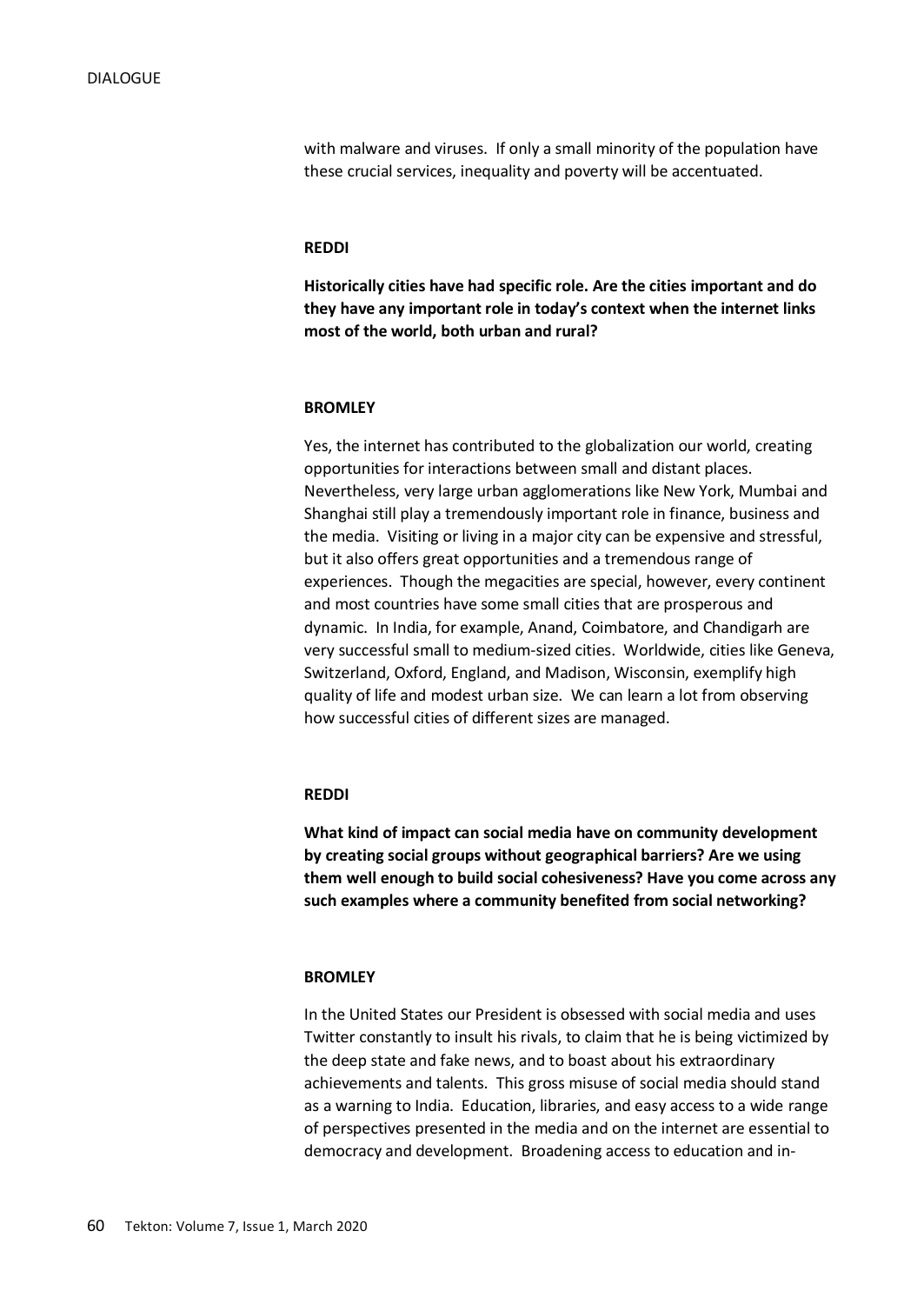

depth information sources is crucial to the future of democracy, allowing and encouraging citizens to form their own opinions. Very little can be learned from slogans and Twitter-posts, and social media can easily be hijacked to spread lies and hatred. Rather than unifying our communities and educating our populations, I fear that cellphones and social media are isolating people and increasing their vulnerability to manipulation. Strong policies are needed to protect the print media, the freedom of the press, and the rights of minorities, and to prevent the diffusion of hatred and lies through social media.

## **REDDI**

**In India, you must have noticed that the informal sector is very strong and almost has a parallel economy. However, the people who are part of this economic sector are underrated, and not given enough importance in urban planning when policies are made, and the spaces they require are not given legal authenticity for them to thrive. What were your observations from your multiple visits to India? Any suggestions?**

## **BROMLEY**

Yes, I agree with your assessment. Informal economic activities are vital to the livelihoods of many Indian citizens, and they provide crucial goods and services that benefit many other citizens. Nevertheless, they are frequently forgotten and marginalized in the urban planning process, and they are

often harassed by police and municipal inspectors. Urban regulation is essential to prevent the sale of contaminated and toxic products, to limit the use of explosive and inflammable substances, and to facilitate traffic flow, but regulation often also supports corruption, repression and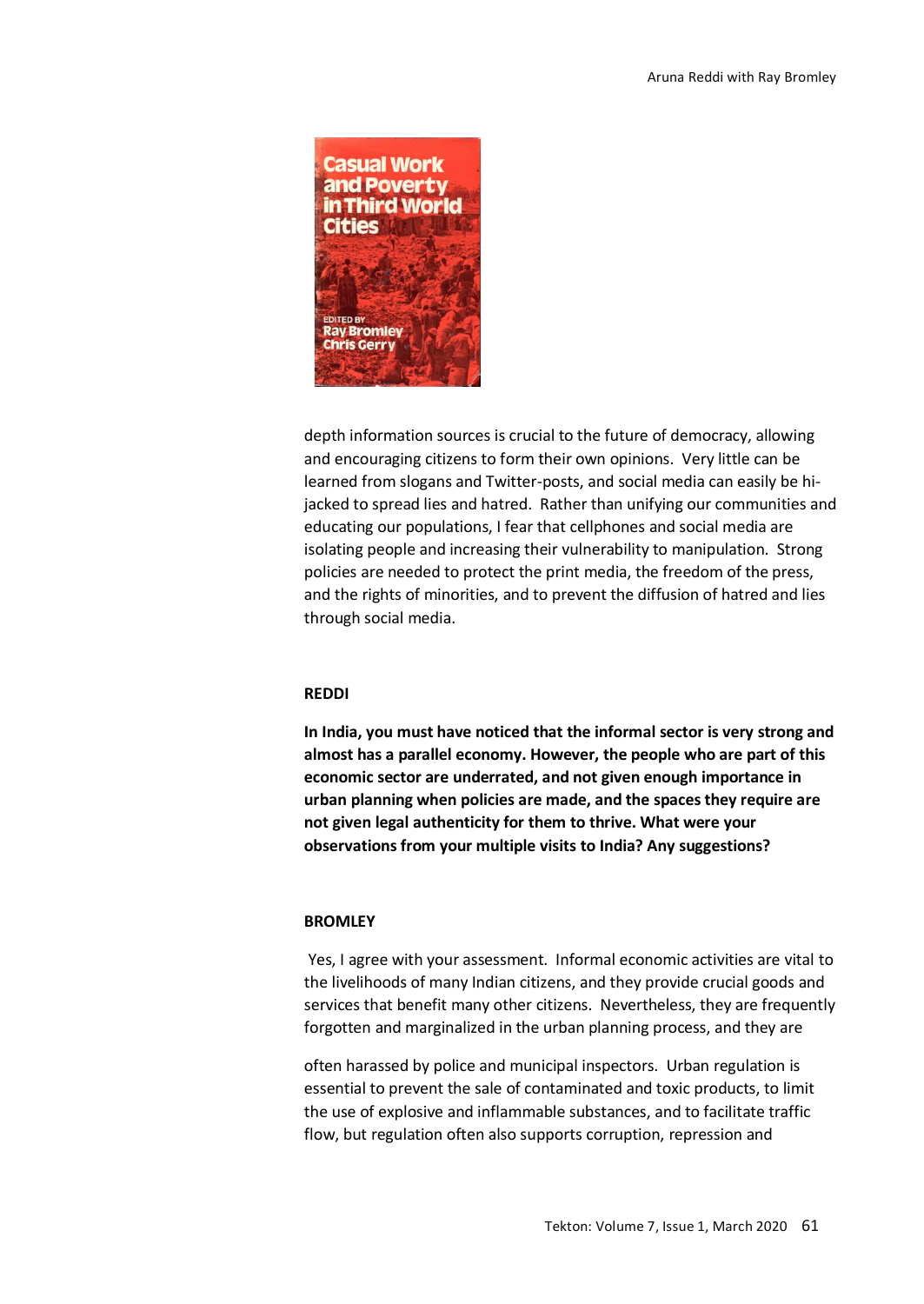discrimination. Planners need to give more attention to the use and protection of sidewalks, to creating neighborhood markets and small shops, to the provision of public toilets, and to public services or vendor cooperatives that can clean up garbage and represent micro-entrepreneurs.

## **REDDI**

**Some claim that urban planning is a social engineering or socialist approach that restrains individual and free growth of a city. Do you agree with this claim?**

## **BROMLEY**

No, I don't agree. Every democracy elects officials to govern 'in the public interest', and planning is a crucial element in good government. It should ensure that no social groups are excluded, neglected or marginalized, and that there are adequate support services to minimize the impact of natural and man-made disasters, and to rebuild swiftly in the aftermath of disasters. It should seek to reduce problems of congestion and pollution, and to ensure that basic services like affordable transportation, water supply, sanitation, education and health care are available to the entire population. Socio-economic inequality is rising in most countries of the world, and in a mixed economy it is essential that government works to prevent the further marginalization of the most disadvantaged groups.

## **REDDI**

**Current global trends show that the economy is centralized in few hands, and that half of the world's wealth is in the hands of much less than 1% of the population. In many countries, the governments are turning towards privatization. Is this alarming from the planning perspective? What are the repercussions of this trend on society, and especially on urban planning, and how do we deal with it?**

## **BROMLEY**

Yes, the growing wealth and power of the global plutocracy is very alarming, because it marginalizes ordinary people from major decisions and opportunities. Global trends are 'a mixed bag'. Most countries have growing economies, some of the countries like India have highest economic growth rates, and life expectancy is rising throughout the world.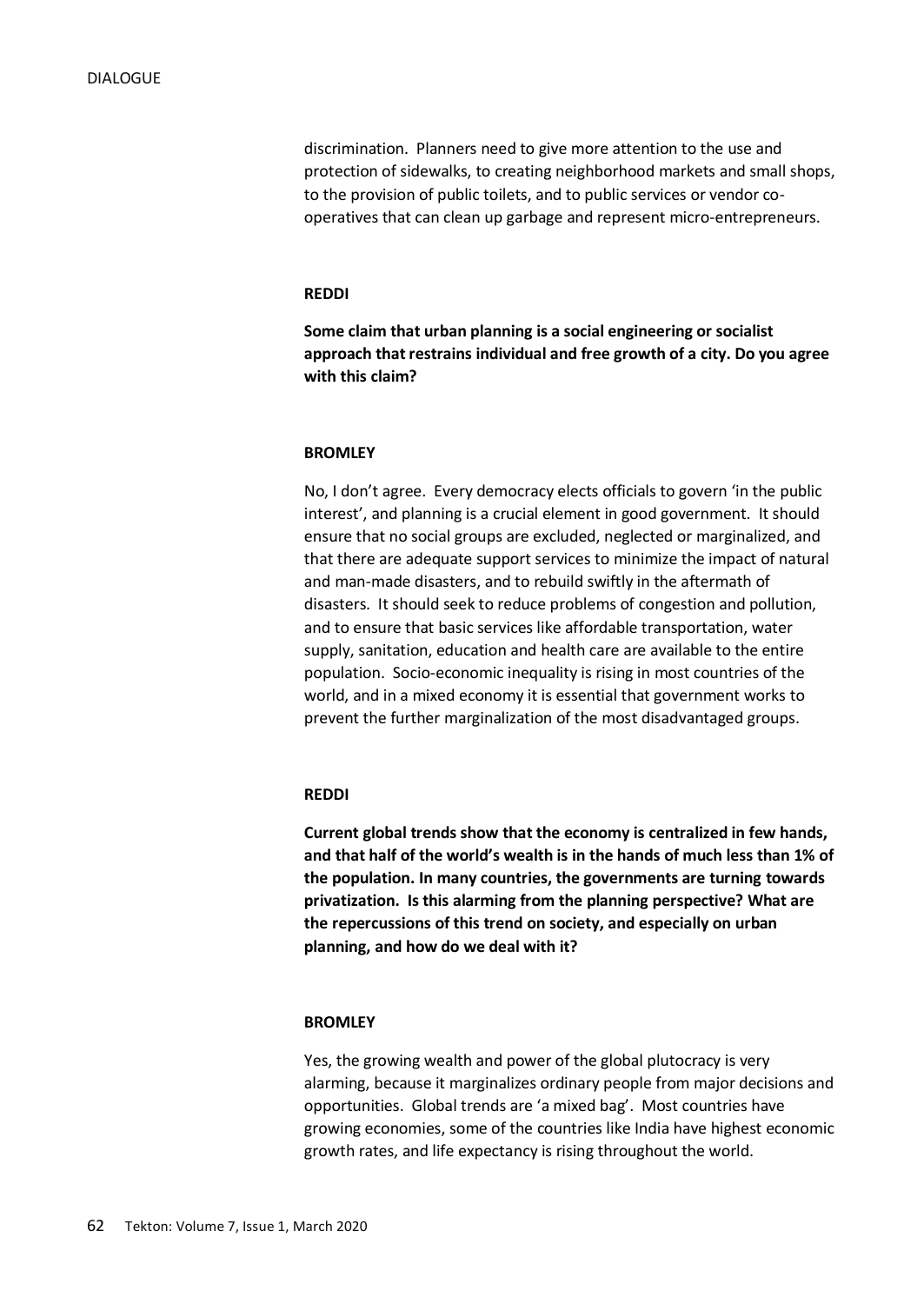

Nevertheless, we face unprecedented threats of global climate change, destruction of ecosystems, extinction of many species, and rampant pollution. India is especially vulnerable because of its relative poverty, shortage of freshwater, widespread soil erosion, and major environmental contamination problems.

The evidence is clear to me that the world has only one or two decades to dramatically cut the use of fossil fuels, and to develop more sustainable technologies for housing, transportation, lifestyles, and the economy. Many people understand the global crisis and know what to do, but most transnational corporations, billionaires and leading politicians are deliberately doing the opposite—seeking to enrich and empower themselves in the short term, while accentuating the long-term crisis. The greed and selfishness of the elite few, most of whom are over fifty years old, threatens to destroy the world for our children and grandchildren.

Planning should focus on making a better future, and right now the issues and problems are big, global and long-term. It's time to restore vision and ambition to policy debates, and to widen our areas of concern from the urban built environment to the rural, regional, national and global environments. Some services can be privatized, and private options can complete with public options, but government regulation and public services are essential to ensure that the poorest and most disadvantaged social groups are not simply excluded because they don't represent a 'profit opportunity' for the private sector.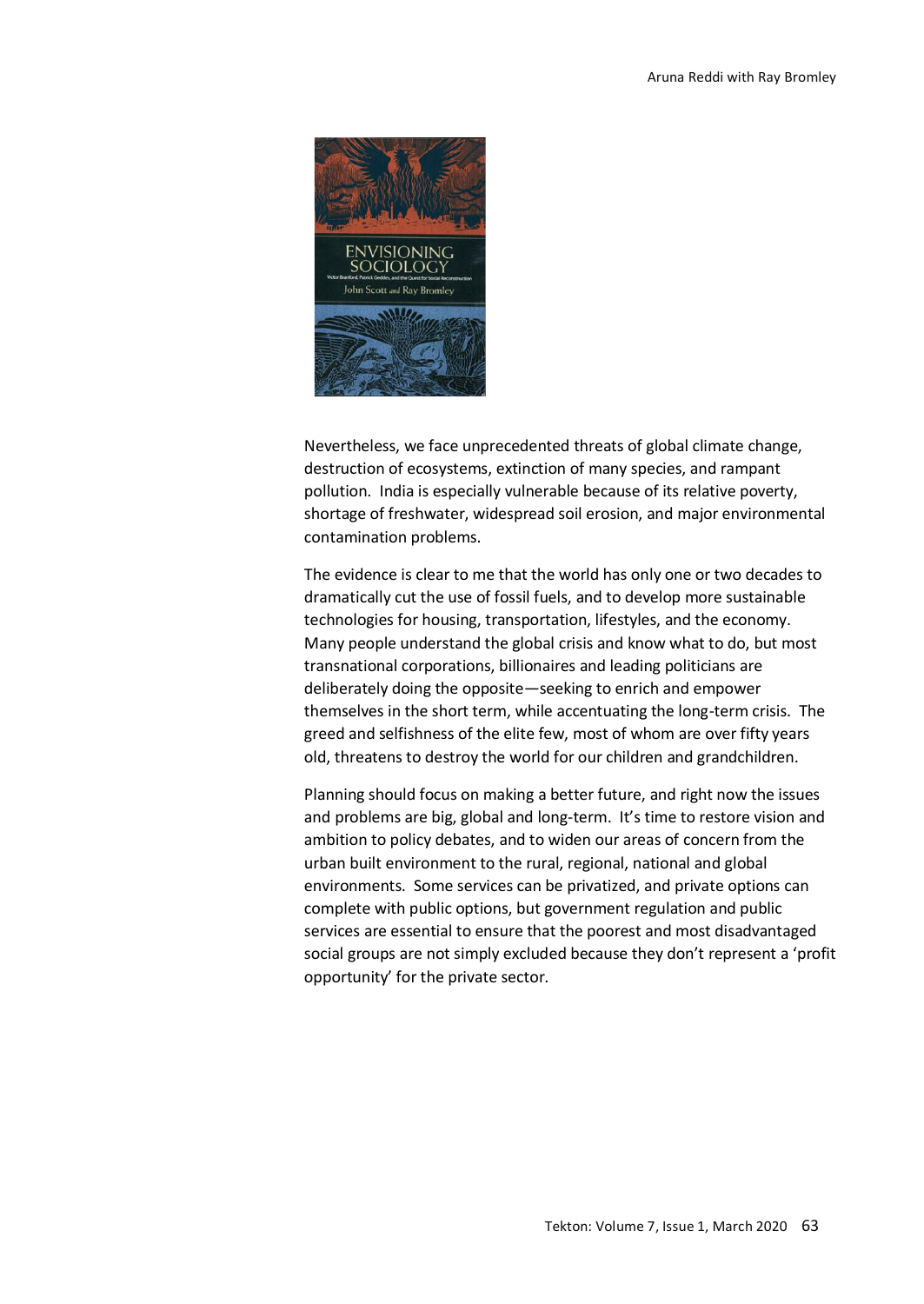#### **REDDI**

**I remember you researched on Ekistics while I was your student. As the global impact of artificial intelligence blurs barriers, can the human habitat still be studied through established planning theories such as Ekistics? What will the future of human habitat be like?**

## **BROMLEY**

Constantinos Doxiadis, the founder of Ekistics, envisaged "ecumenopolis", the inter-connection of the entire urban world through telecommunications, airways and what came to be the internet. We now have the capacity to find and link with people all over the world, and to communicate at virtually zero cost. This is a tremendous opportunity for specialist researchers, and increased communication and social interaction is complemented by a tremendous growth in the range of information available to anyone with a good education and access to the internet. The challenge, of course, is to ensure that growing global interaction supports tolerance, diversity and pluralism, and does not lead to the breakdown of local communities or the growth of chauvinism.

## **REDDI**

**What should Indian Urban Planners learn from American Planning, and what should they avoid following?**

## **BROMLEY**

Some American cities have made extraordinary efforts to make neighborhoods and city centres more walkable and bikeable, to ensure the safety of pedestrians and cyclists, to control parking, and to restrict the use of motor horns. It would be wonderful if India could do a little more to restrain the aggression of motorists and to limit the constant horn-blowing that characterizes so many city streets.

Some American cities have also achieved a lot in ensuring that all neighbourhoods have parks, playgrounds and sports fields available to the public, and in keeping these facilities clean. India has some wonderful parks towards the center of its largest cities, but many suburban areas and smaller cities have little provision for public parks and recreation.

Since the 1920's, the United States has obsessively zoned its urban and suburban neighborhoods, separating residential from commercial and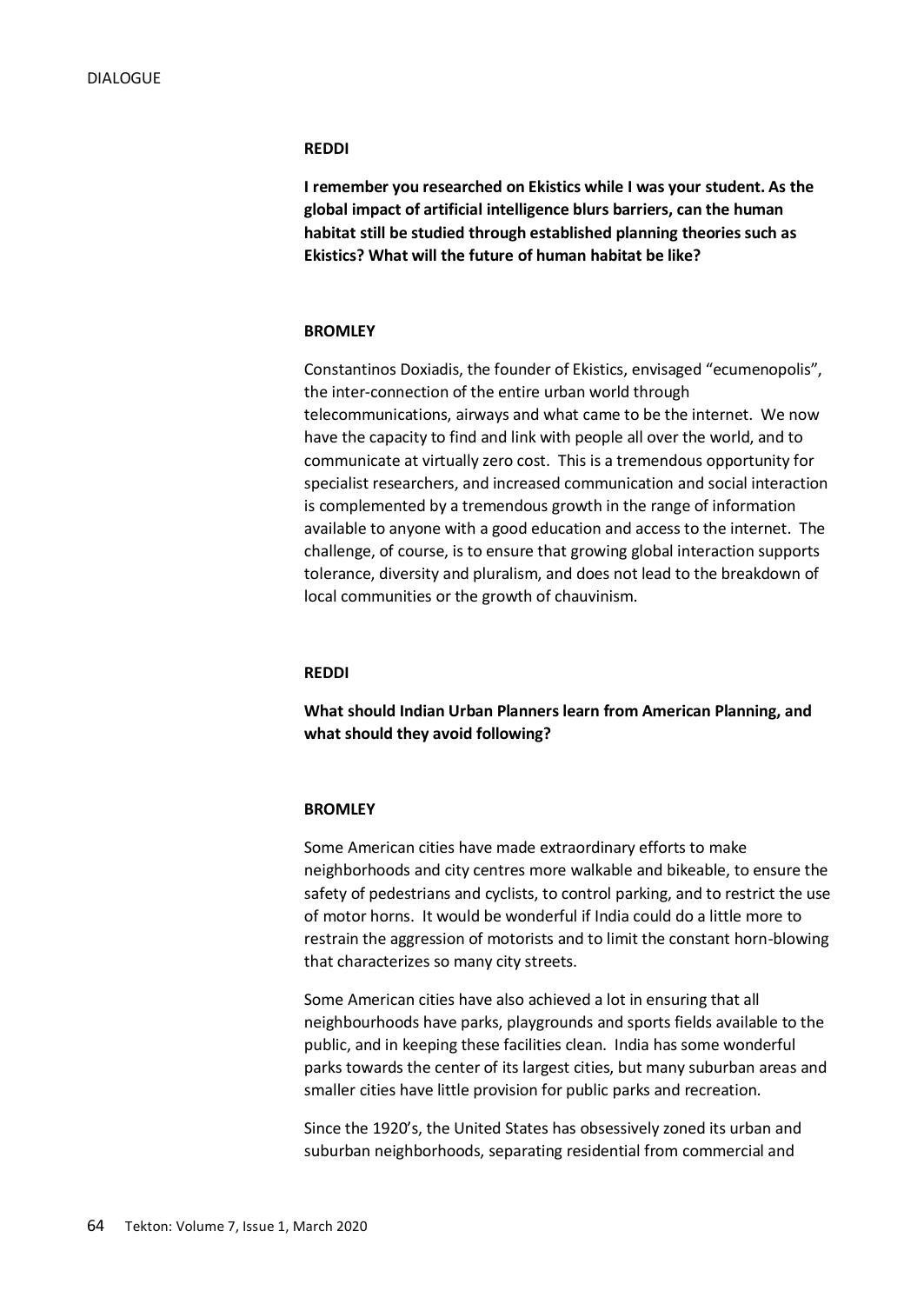

industrial, and also separating different types of residential building. The result is an overly simple and sterile urban environment in which people often have to drive their cars to go shopping, to take their children to school, and to engage in any sort of social activity outside the home. The U.S. has carried zoning to an extreme, and this has diminished social interaction and community activity. It has also raised the cost of housing and left many single, childless, divorced and elderly people living in large "single-family houses" that are too big for them, but difficult to sell as household sizes diminish. Hopefully India can avoid the excesses of zoning, but also take steps to restrain urban sprawl and make cities more walkable and transit-oriented.

## **REDDI**

## **Who is your favorite urban planner and is there any particular reason for your liking?**

## **BROMLEY**

Dozens of names go through my mind, but I think I have to choose Patrick Geddes because he was a pioneer in linking ideas about environmentalism, community and neighborhood planning, historic preservation, rural-urban interaction, and the structure of urban hierarchies. I have published a little on Geddes, including his work on India, and I hope to write more over the next two or three years.